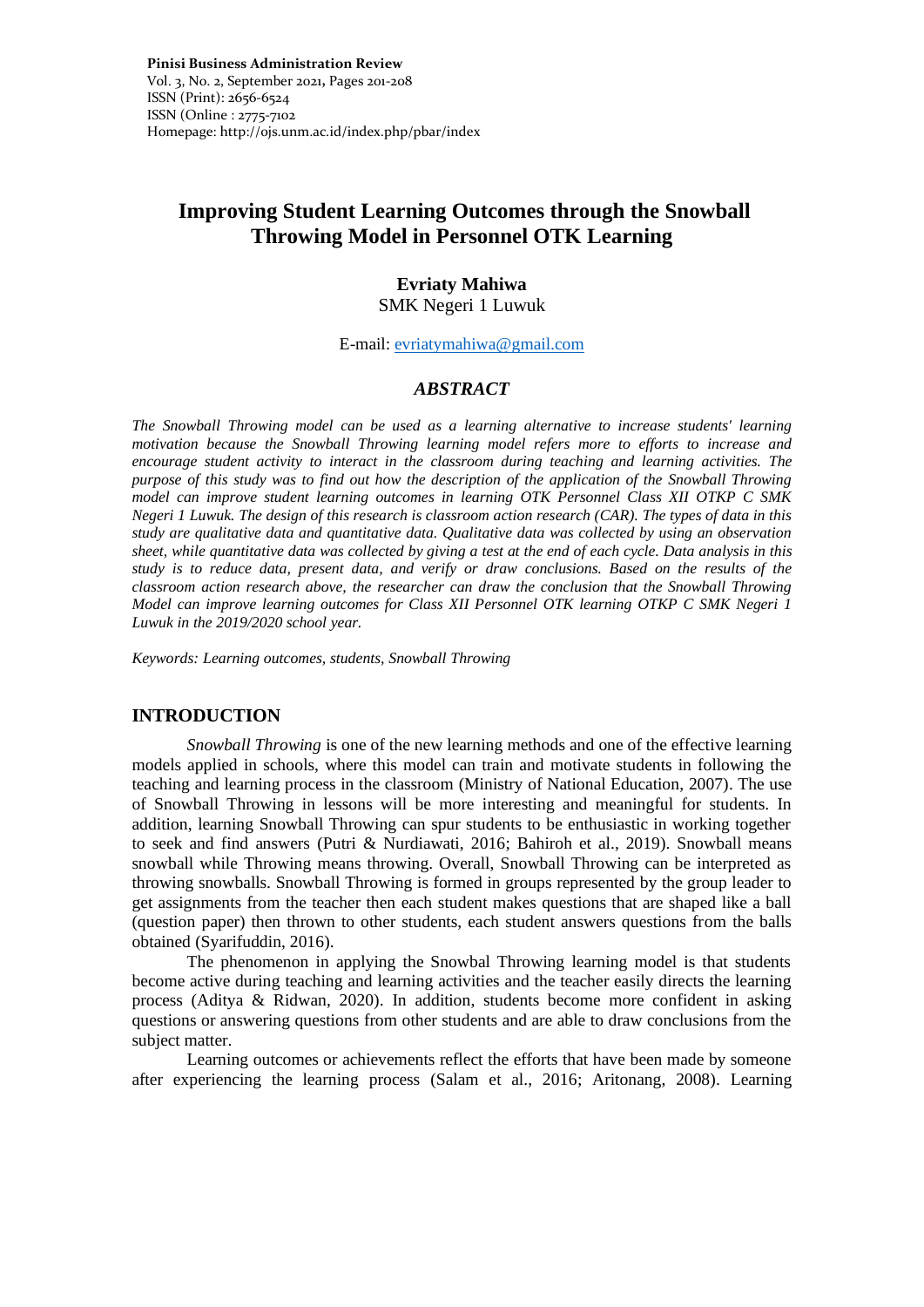Volume 3 Nomor 2, September 2021. Pages 201-208

achievement or learning outcomes always contain the meaning of business results. Achievement can be understood simply, namely achievement can be equated with the results that have been achieved (Rosyid et al., 2019). According to Dimyati (2002: 8) that learning and teaching are two concepts that can only be distinguished in terms of designation, but cannot be separated in meaning. Both are contained in an activity called teaching and learning interaction. The teaching and learning process is carried out effectively, if in the teaching and learning process the teacher uses the right learning method (Nasution, 2018).

The Personnel Governance Automation (OTK) subject is one of the subjects contained in the Office Automation and Governance expertise competency. OTK Personnel is presented for 4 semesters which students learn since class XI. During class XII in odd semesters, students do industrial work practices where full students are in the world of work, business and industry for approximately 3 months. This activity was carried out from July to September 2019. After carrying out industrial work practices (Prakerin), when students returned to study at school, students experienced various difficulties in participating in OTK Personnel learning. In terms of theory/knowledge, students have difficulty observing the subject matter which results in low learning outcomes.

This is because students have just finished carrying out Prakerin where when carrying out internship students experience life in the world of work which only does practical work whose theory has been obtained at school. When they return to school, students need to adjust their habits from the world of work back to school. This is where the teacher needs to make a strategy or choose a method that can stimulate interest in learning so that students are enthusiastic about participating in learning so that they are able to raise their score / learning outcomes in a relatively short time because December 2019 has entered the final semester exam schedule.

Based on this, the supervising teacher took an action to overcome the problem. If so far only use the lecture method, question and answer method, discussion which is no longer effective, then in this classroom action research we try to apply the Snowball Throwing learning model. The Snowball Throwing model can be used as an alternative learning to increase students' learning motivation. If it is noticed, that the characteristics and characteristics of the Snowball Throwing learning model refer more to efforts to increase and encourage student activity to interact in the classroom during teaching and learning activities (Prayoga et al., 2013; Firdaus, 2016).

The specialty of Snowball Throwing, which makes the evaluation of students more fun and does not make students tense in facing the test or evaluation because students are invited to play while learning (Rasyid & Side, 2013). In addition, Snowball Throwing can stimulate students to be enthusiastic in working together to seek and find answers on their own, so that students will be interested and motivated in participating in the teaching and learning process. This feature makes the writer interested in applying it in schools. Based on the description above, a Classroom Action Research will be conducted with the title "Improving Student Learning Outcomes Through the Snowball Throwing Model in Class XII Personnel OTK Learning OTKP C SMK Negeri 1 Luwuk for the 2019/2020 academic year".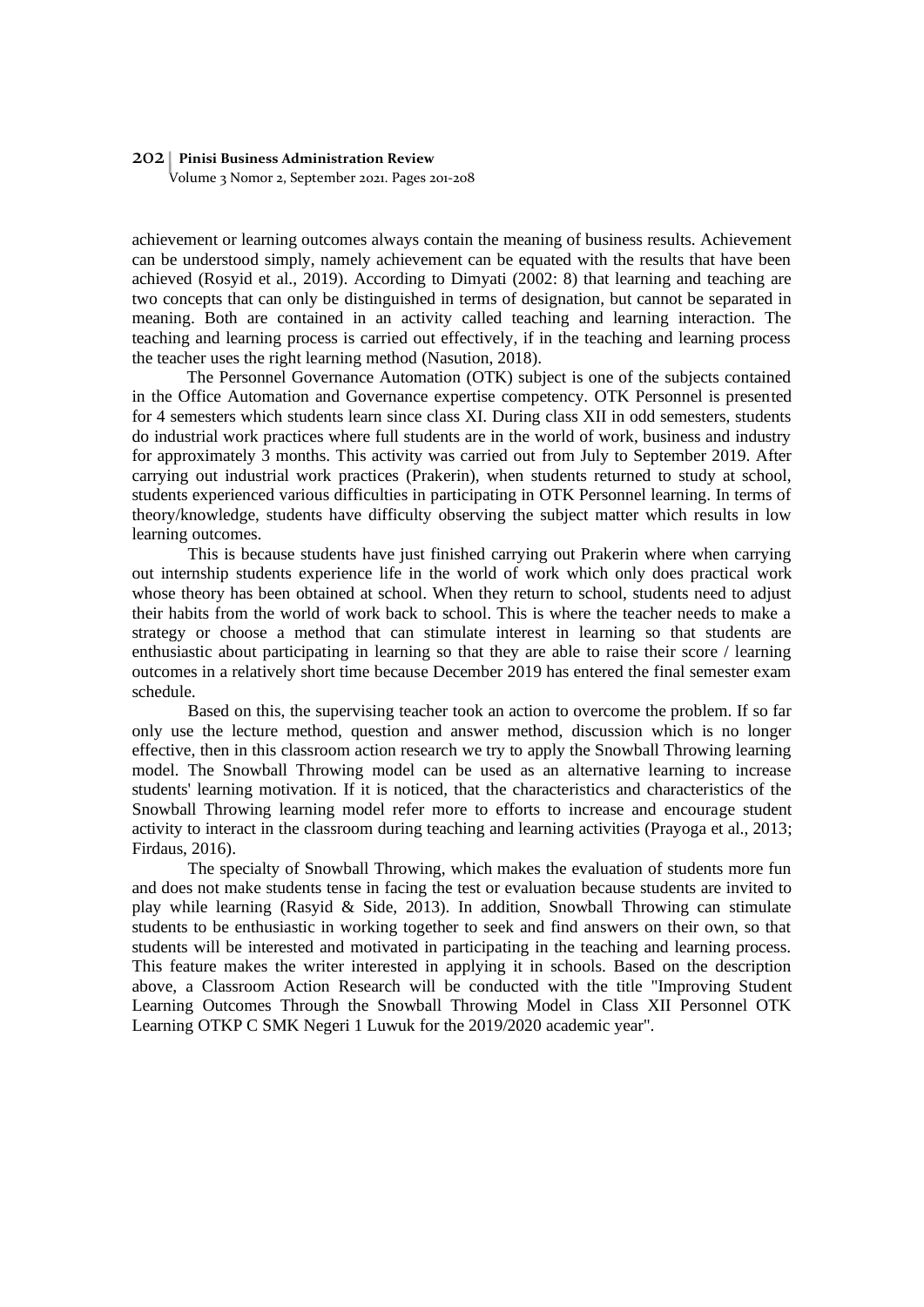## **METHOD**

The location of this classroom action research is at SMK Negeri 1 Luwuk, which is located at Jalan Ki Hajar Dewantara No. 17 Luwuk, Banggai Regency, Central Sulawesi. The research subjects were 34 students of class XII OTKP C SMK Negeri 1 Luwuk, consisting of 4 males and 30 females. The design of this research is classroom action research (CAR) (Mulyasa, 2010). The research design follows the Kemmis & Mc Taggart model, as shown in the following figure:



**Figure 1. Kemmis and Mc Taggart Model Research Design**

This study uses 2 cycles and each cycle consists of 4 stages, namely (1) Planning; (2) Implementation; (3) Observation; and (4) Reflection. The types of data in this study are qualitative data and quantitative data. Qualitative data was collected by using an observation sheet, while quantitative data was collected by giving a test at the end of each cycle. Data analysis in this study is to reduce data, present data, and verify or draw conclusions (Miles et al., 2014). The data obtained were analyzed by the technique of the percentage of individual absorption and classical completeness obtained by students. The equations used are:

| Percentage of individual absorption $= x 100\%$                                                                                   | Number of scores obtained |
|-----------------------------------------------------------------------------------------------------------------------------------|---------------------------|
|                                                                                                                                   | Maximum number of scores  |
| Percentage of classical completeness = $x$ 100 % $\frac{1}{\text{Maximum number of scores}}$                                      | Number of scores obtained |
|                                                                                                                                   |                           |
| Mastery of student learning motivation is calculated by the equation:<br>Number of criteria achieved x 100%<br>Number of Criteria |                           |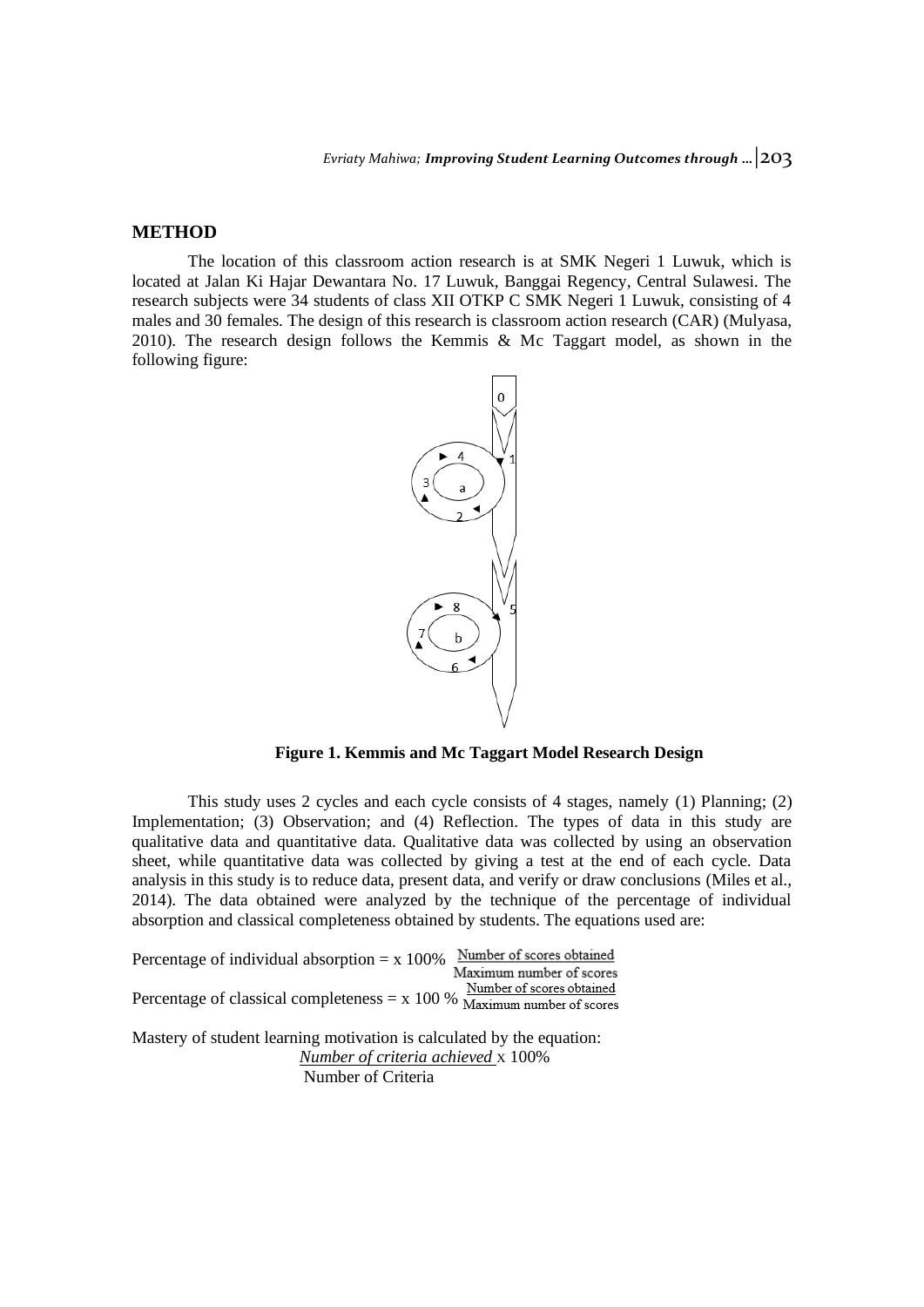Volume 3 Nomor 2, September 2021. Pages 201-208

## **RESULTS OF RESEARCH AND DISCUSSION Cycle I**

The activity carried out at this stage is to determine the learning materials that are considered urgent to be handled by the teacher. The teaching material in question is the OTK Personnel material, especially the basic competence "Understanding employee rewards" in cycle I and basic competence "Applying employee discipline" in Cycle II.

At the initial reflection stage, the researcher also formed cooperative groups according to the lesson plan. The cooperative group formed is heterogeneous. That is, each group that is formed is distributed heterogeneously on the intellectual level of students based on the results of the teacher's research.

The implementation of the actions in cycle I was carried out once face-to-face in learning activities outside the end of the cycle test activities. The number of lesson hours is 7 lesson hours (7 x 45 minutes), while the end-of-cycle test takes 45 minutes. The next meeting, which is a week after the learning implementation, was conducted a final test of cycle I which was held on Wednesday, October 2, 2019 in the form of 10 multiple choice questions with a completion time of 45 minutes. The results can be seen in the following table:

| No. | <b>Earning Aspect</b>            | <b>Results</b>  |  |
|-----|----------------------------------|-----------------|--|
|     | The number of students           | 34 people       |  |
|     | Number of students who completed | 28 people       |  |
|     | Classical completeness           | 82.35%          |  |
|     | The highest score                | $100(1$ person) |  |
|     | Lowest value                     | $50(20$ people) |  |

**Table 1. Recap of Final Test Assessment Results Cycle I**

From 34 students, there were 28 students (82.35%) who completed, the highest score of 100 was achieved by 1 student while 2 students who got the lowest score of 50. Furthermore, the results of observations showed that the researcher basically carried out the learning process well, it was appropriate. with lesson plans. However, there are still things that need to be addressed in terms of timing. The students were very enthusiastic in participating in learning.

Based on the results of the final test cycle which of 34 students, there were 28 people (82.35%) who completed, the highest score of 100 was achieved by 1 student while 2 students got the lowest score of 50. Although the results of observations showed that students were very enthusiastic about participating in learning , but there is still something that needs to be optimized, namely time management. The results above are a reference that the research is continued to cycle II because the achievement of classical completeness is only at 82.35% and has not yet reached the success indicator.

## **Cycle II**

The Basic Competencies presented in the second cycle are the basic competencies continued from the first cycle, namely: "Applying employee discipline". As in the first cycle, in the second cycle, several activities were carried out at each stage. The grouping of students still refers to the division of groups in cycle I.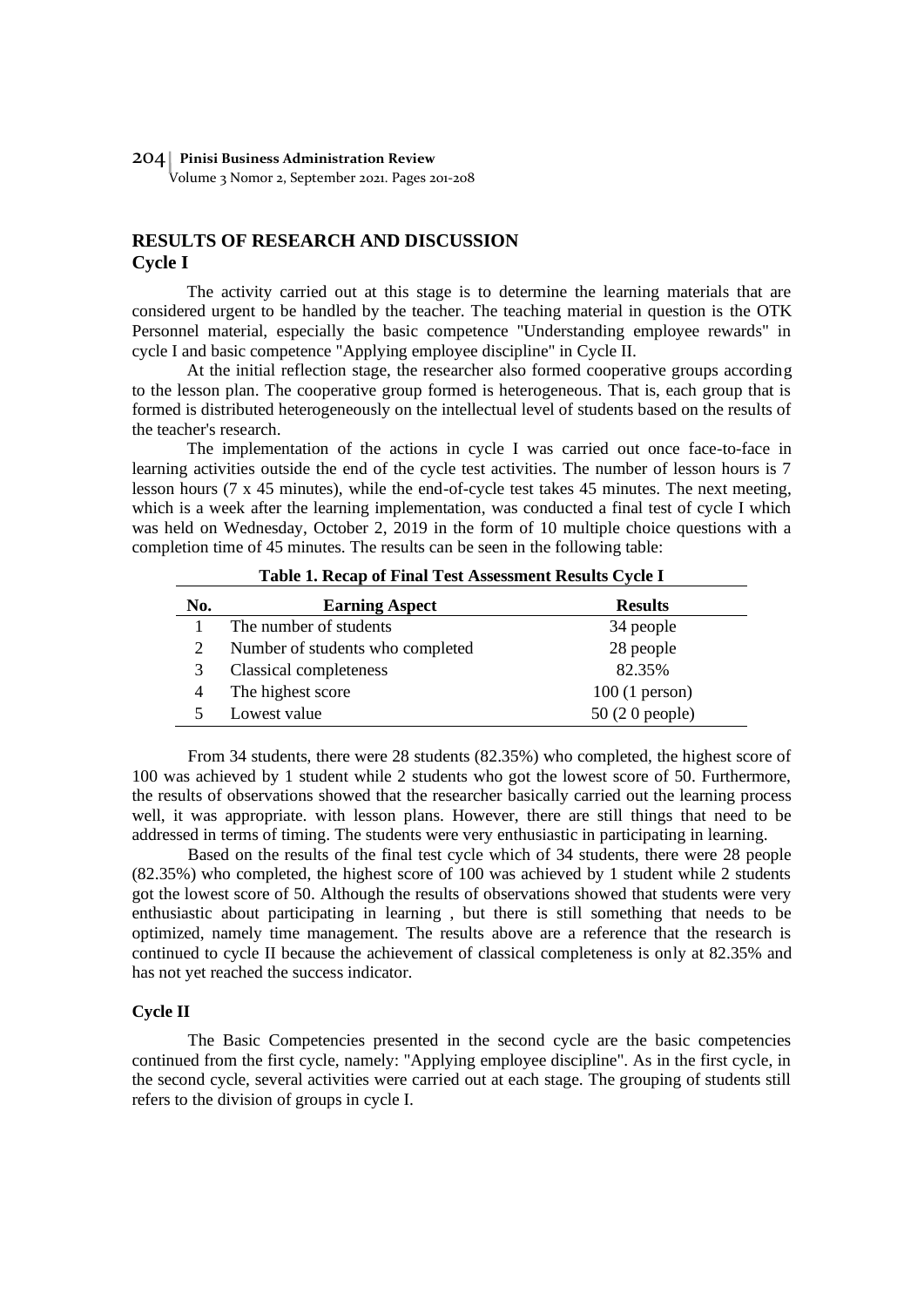The implementation of the actions in cycle II was carried out 1 time face-to-face in learning activities outside the end of the cycle test activities. The number of lesson hours is 7 lesson hours (7 x 45 minutes), while the end-of-cycle test takes 45 minutes. At the next meeting, on Wednesday, October 16, 2019, a final test of cycle II was conducted in the form of 10 multiple choice questions with a completion time of 45 minutes. The results can be seen in the following table.

|     | Table 2. Recap of Final Test Assessment Results Cycle II |                 |  |  |  |
|-----|----------------------------------------------------------|-----------------|--|--|--|
| No. | <b>Earning Aspect</b>                                    | <b>Results</b>  |  |  |  |
|     | The number of students                                   | 34 people       |  |  |  |
| 2   | Number of students who completed                         | 32 people       |  |  |  |
| 3   | Classical completeness                                   | 94.12%          |  |  |  |
| 4   | The highest score                                        | $100(4$ people) |  |  |  |
|     | Lowest value                                             | $60(20$ people) |  |  |  |

Of the 34 students, there were 32 students (94.12%) who completed, the highest score of 100 was achieved by 4 students while 2 students got the lowest score of 60.

The activities carried out in this stage are observers observing the implementation of learning carried out by researchers to assess the suitability of the implementation of learning with the lesson plan. Furthermore, the results of the observations showed that the researcher had implemented the learning process well, all aspects of the assessment were of good value in accordance with the lesson plan.

Based on the results of Cycle II where the classical completeness is 91.12%. This figure shows that the indicator for individual absorption of at least  $70\%$  and classical absorption of 85% has been achieved. For this reason, this research only reached cycle II.

## **Discussion**

#### **Completeness of Student Learning Outcomes**

After observing and comparing the results obtained by students in cycle I with the grades/results achieved by students in cycle II, it turns out that there are differences in the results achieved by students. The difference in the value in question is that the results/values from cycle I to cycle II have increased classical completeness, namely from 34 classical mastery students in cycle I as many as 28 people (82.35%).

The highest score of 100 was 1 person in the first cycle, but in the second cycle it increased to 4 people who got a score of 100. The lowest score also experienced positive changes where in the first cycle the lowest score was 50 as many as 2 people and in the second cycle the lowest score was 60 as many as 2 people. The comparison of the two cycles can be seen in the following table:

#### **Table 3. Comparison of Final Test Results for Cycle I and Cycle II**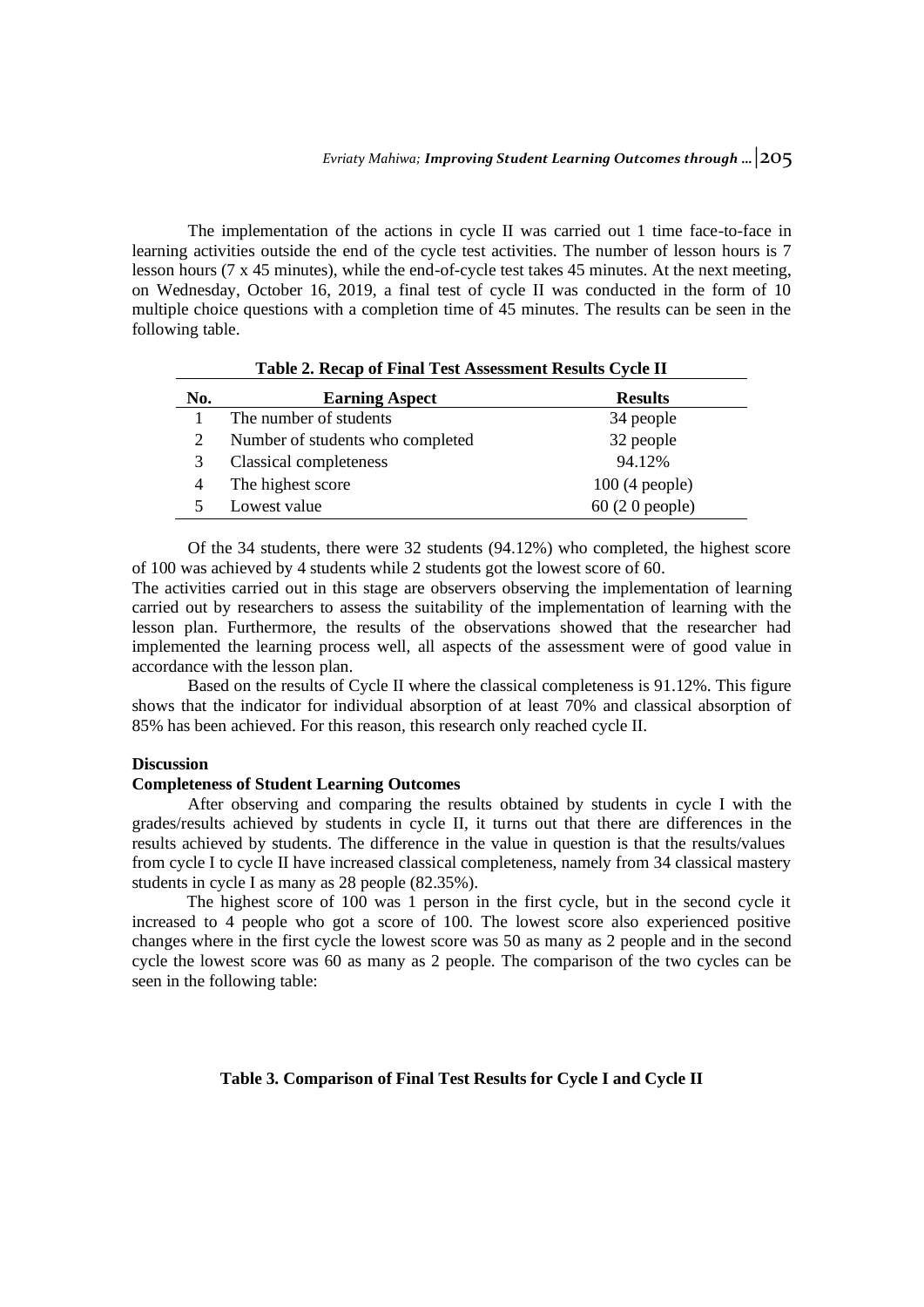Volume 3 Nomor 2, September 2021. Pages 201-208

|     |                                  | <b>Results</b>  |                 |
|-----|----------------------------------|-----------------|-----------------|
| No. | <b>Earning Aspect</b>            | Cycle I         | Cycle II        |
|     | The number of students           | 34 People       | 34 People       |
| 2   | Number of students who completed | 28 people       | 32 People       |
| 3   | Classical completeness           | 82.35%          | 94.12%          |
| 4   | The highest score                | $100(1$ person) | $100(4$ people) |
|     | Lowest value                     | $50(2$ people)  | $60(2$ people)  |

#### **Teacher's Ability in Managing Learning**

Based on data analysis, teachers/researchers are able to manage learning well because they do all aspects of learning well. In the first cycle, the learning management generally went well, only the time management still needed to be improved. However, in the second cycle of learning management has increased, and this has a positive impact on student learning mastery.

#### **CONCLUSION**

Based on the results of the classroom action research above, the researcher can draw the conclusion, namely "The Snowball Throwing Model can improve learning outcomes of OTK Personnel Class XII OTKP C SMK Negeri 1 Luwuk in the 2019/2020 school year. The suggestions that can be given from this classroom action research are, in learning OTK Personnel, especially the basic competence "Understanding employee rewards" and the basic competence "Applying employee discipline" the teacher should apply the Snowball Throwing model.

#### **REFERENCE**

- Aditya, M. Y., & Ridwan, A. (2020). Snowball Throwing: An English Learning Method to Teach Descriptive Writing. *English Teaching Journal: A Journal of English Literature, Language and Education*, *8*(1), 14–18.
- Aritonang, K. T. (2008). Minat dan Motivasi dalam Meningkatkan Hasil Belajar Siswa. *Jurnal Pendidikan Penabur*, *7*(10), 11–21.
- Bahiroh, S., Pratiwi, S. A., & Suud, F. M. (2019). Improving Student Happiness through the Snowball Throwing Method in the Implementation of Stundent Conceling Groups of State Vocational Schools 2 Depok Yogyakarta. *Journal of Critical Reviews*, *7*(5).

Departemen Pendidikan Nasional, (2007).

Dimyati, M. (2002). *Belajar Dan Pembelajaran*. Rineka Cipta.

- Firdaus, A. M. (2016). Efektivitas Pembelajaran Matematika melalui Penerapan Model Pembelajaran Kooperatif Tipe Snowball Throwing. *Beta: Jurnal Tadris Matematika*, *9*(1), 61–74.
- Miles, M. B., Huberman, A. M., & Saldana, J. (2014). *Qualitative Data Analysis: A Methods Sourcebook* (3rd ed.). Sage Publications.
- Mulyasa, E. (2010). Penelitian Tindakan Kelas. *Bandung: PT Remaja Rosdakarya*.
- Nasution, M. K. (2018). Penggunaan Metode Pembelajaran dalam Peningkatan Hasil Belajar Siswa. *Studia Didaktika*, *11*(01), 9–16.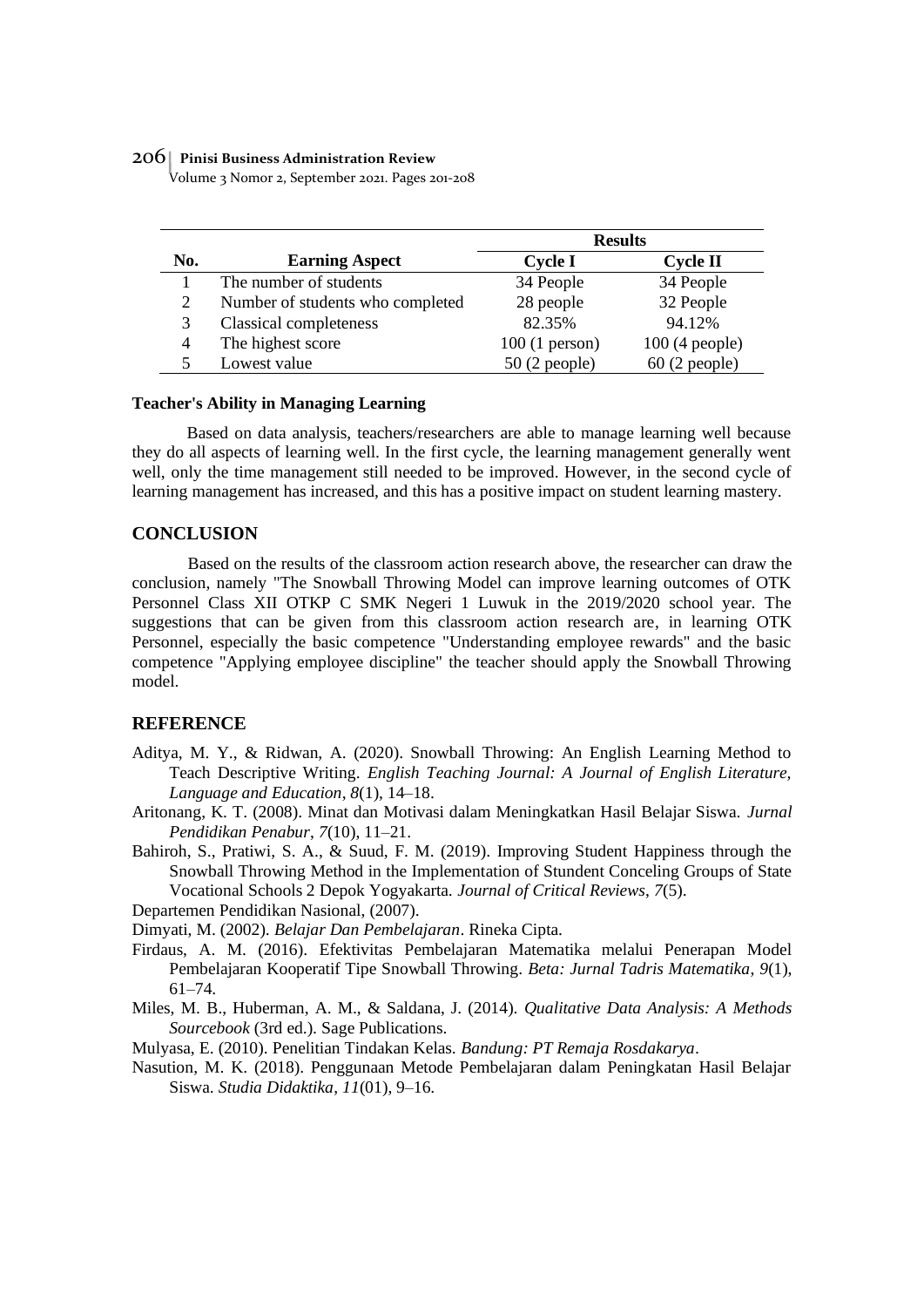- Prayoga, A. M., Santoso, S., & Hamidi, N. (2013). Penggunaan Media Prezi dan Metode Pembelajaran Snowball Throwing untuk Meningkatkan Prestasi Belajar Akuntasi. *Jupe-Jurnal Pendidikan Ekonomi*, *1*(2).
- Putri, K. S. E., & Nurdiawati, D. (2016). The Effectiveness of "Snowball Throwing" Method in Teaching Writing Procedure Text. *Jurnal Dialektika Program Studi Pendidikan Bahasa Inggris*, *4*(2), 39–53.
- Rasyid, M., & Side, S. (2013). Pengaruh Penerapan Pembelajaran Snowball Throwing terhadap Hasil Belajar Siswa Kelas X SMAN 1 Bajeng Kabupaten Gowa (Studi pada Materi Pokok Senyawa Hidrokarbon). *Chemica: Jurnal Ilmiah Kimia Dan Pendidikan Kimia*, *12*(2), 69– 76.
- Rosyid, M. Z., Masnyur, M., IP, S., & Abdullah, A. R. (2019). *Prestasi Belajar*.
- Salam, R., Zunaira, Z., & Niswaty, R. (2016). Meningkatkan Hasil Belajar Membuat Dokumen melalui Penggunaan Model Pembelajaran Kooperatif Tipe Make a Match (Mencari Pasangan). *Jurnal Office*, *2*(2), 173–180.
- Syarifuddin, S. (2016). Peningkatan Hasil Belajar Materi Kepadatan Penduduk Melalui Alat Peraga "Plate Area" dengan Model Pembelajaran Snowball Throwing. *Jurnal Office*, *2*(2), 97–102.